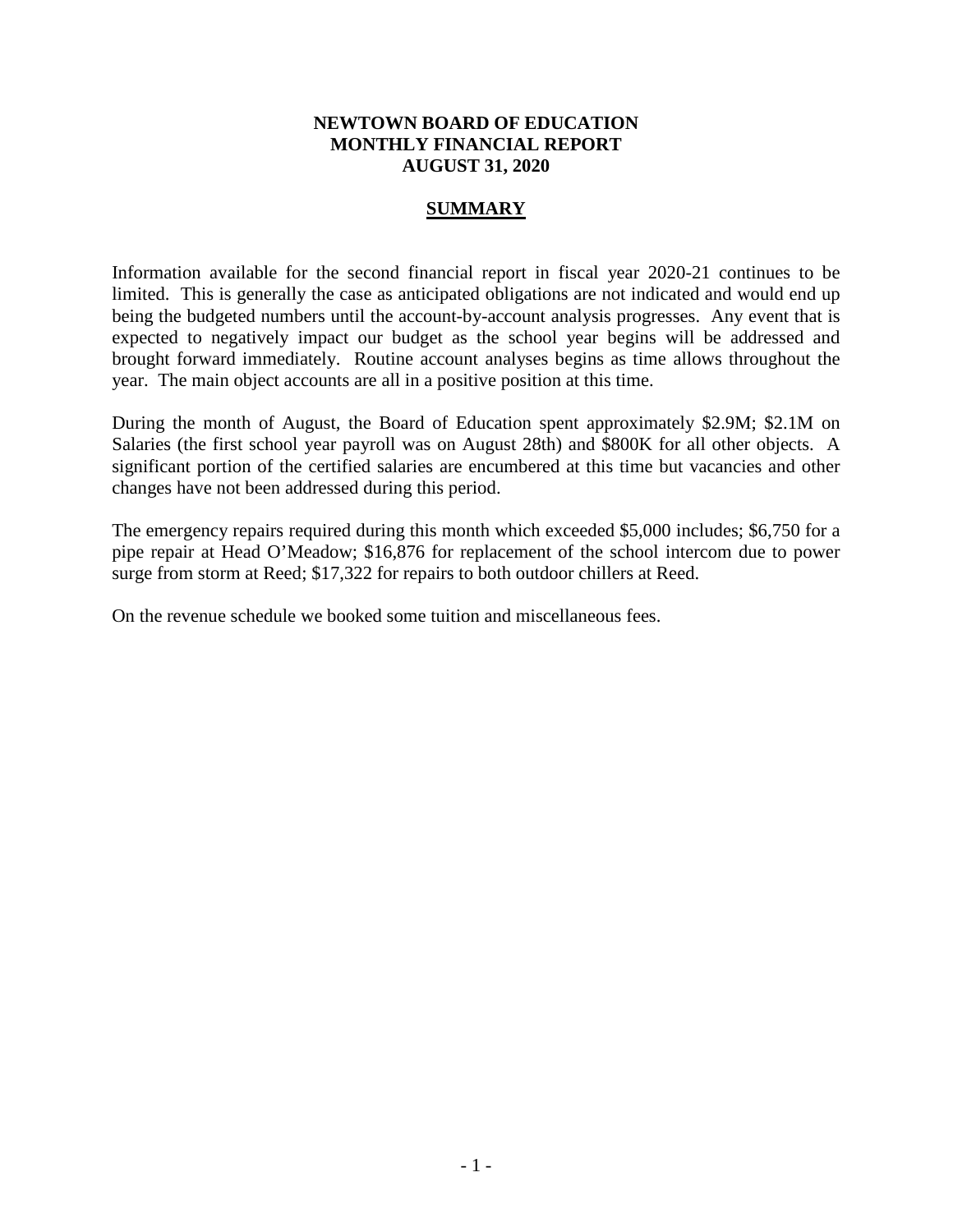### **TERMS AND DEFINITIONS**

The Newtown Board of Education's Monthly Financial Report provides summary financial information in the following areas:

- $\bullet$  Object Code a service or commodity obtained as the result of a specific expenditure defined by eight categories: Salaries, Employee Benefits, Professional Services, Purchased Property Services, Other Purchased Services, Supplies, Property, and Miscellaneous.
- Expense Category further defines the type of expense by Object Code
- Expended 2019-20 unaudited expenditures from the prior fiscal year (for comparison purposes)
- Approved Budget indicates a town approved financial plan used by the school district to achieve its goals and objectives.
- **Current Budget** adjusts the Approved Budget calculating adjustments  $(+)$  or  $-)$  to the identified object codes.
- Year-To-Date Expended indicates the actual amount of cumulative expenditures processed by the school district through the month-end date indicated on the monthly budget summary report.
- Encumbered indicates approved financial obligations of the school district as a result of employee salary contracts, purchasing agreements, purchase orders, or other identified obligations not processed for payment by the date indicated on the monthly budget summary report.
- Balance calculates object code account balances subtracting expenditures and encumbrances from the current budget amount indicating accounts with unobligated balances or shortages.
- Anticipated Obligation is a column which provides a method to forecast expense category fund balances that have not been approved via an encumbrance, but are anticipated to be expended or remain with an account balance to maintain the overall budget funding level. Receivable revenue (i.e., grants) are included in this column which has the effect of netting the expected expenditure.
- Projected Balance calculates the object code balances subtracting the Anticipated Obligations. These balances will move up and down as information is known and or decisions are anticipated or made about current and projected needs of the district.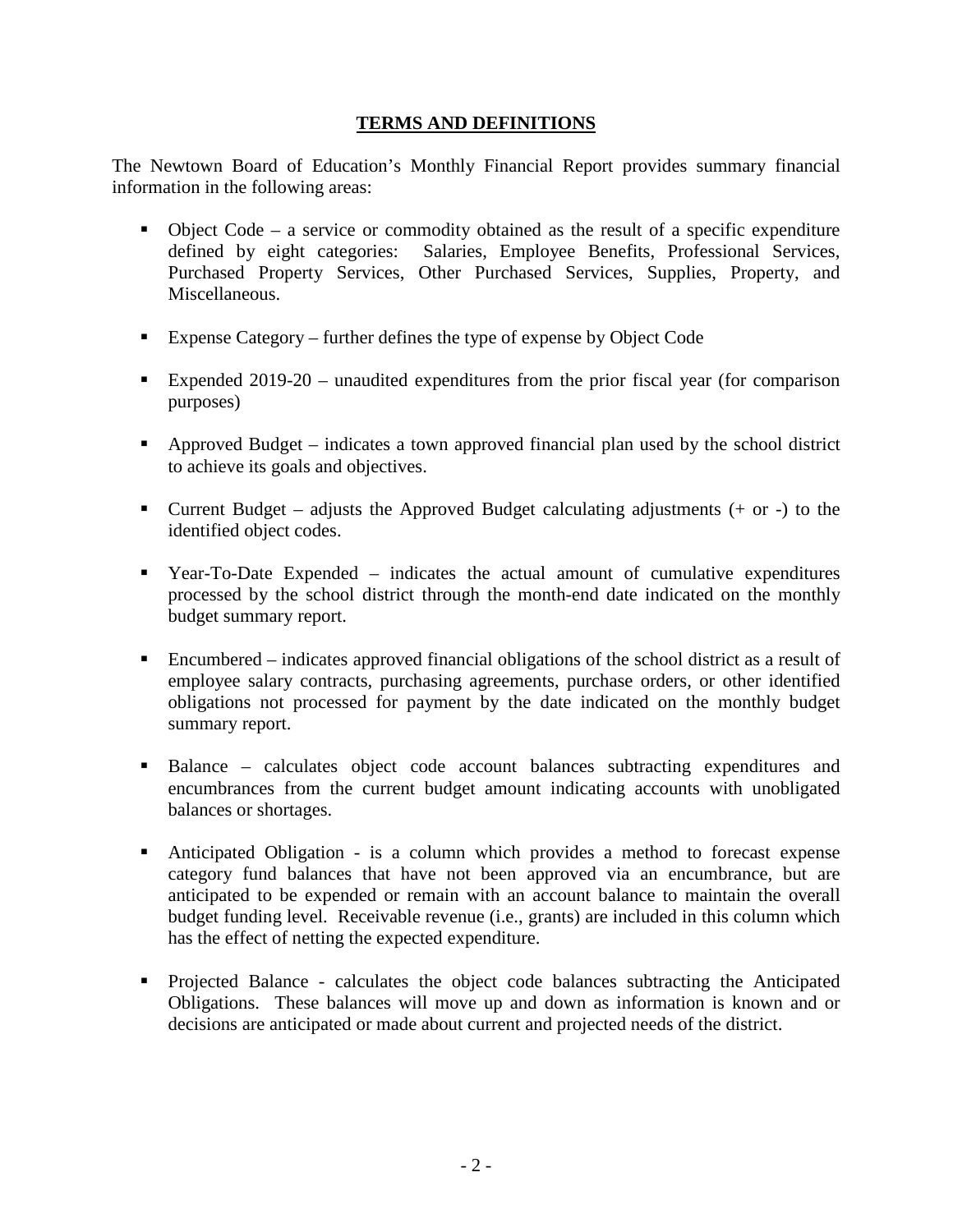The monthly budget summary report also provides financial information on the State of Connecticut grant reimbursement programs (Excess Cost and Agency Placement Grants and Magnet Grant Transportation). These reimbursement grants/programs are used to supplement local school district budget programs as follows:

Excess Cost Grant – (Current Formula) this State of Connecticut reimbursement grant is used to support local school districts for education costs of identified special education students whose annual education costs exceed local prior year per pupil expenditure by 4 ½. Students placed by the Department of Child and Family Services (DCF) are reimbursed after the school district has met the prior year's per pupil expenditure. School districts report these costs annually in December and March of each fiscal year. State of Connecticut grant calculations are determined by reimbursing eligible costs (60%-100%) based on the SDE grant allocation and all other town submittals.

Magnet Transportation Grant – provides reimbursement of \$1,300 for local students attending approved Magnet school programs. The budgeted grant is \$26,000 for this year.

The last portion of the monthly budget summary reports school generated revenue that are anticipated revenue to the Town of Newtown. Fees and charges include:

- Local Tuition amounts the board receives from non-residents who pay tuition to attend Newtown schools. Primarily from staff members.
- High school fees for parking permits..
- The final revenue is miscellaneous fees, which constitute refunds, rebates, prior year claims, etc.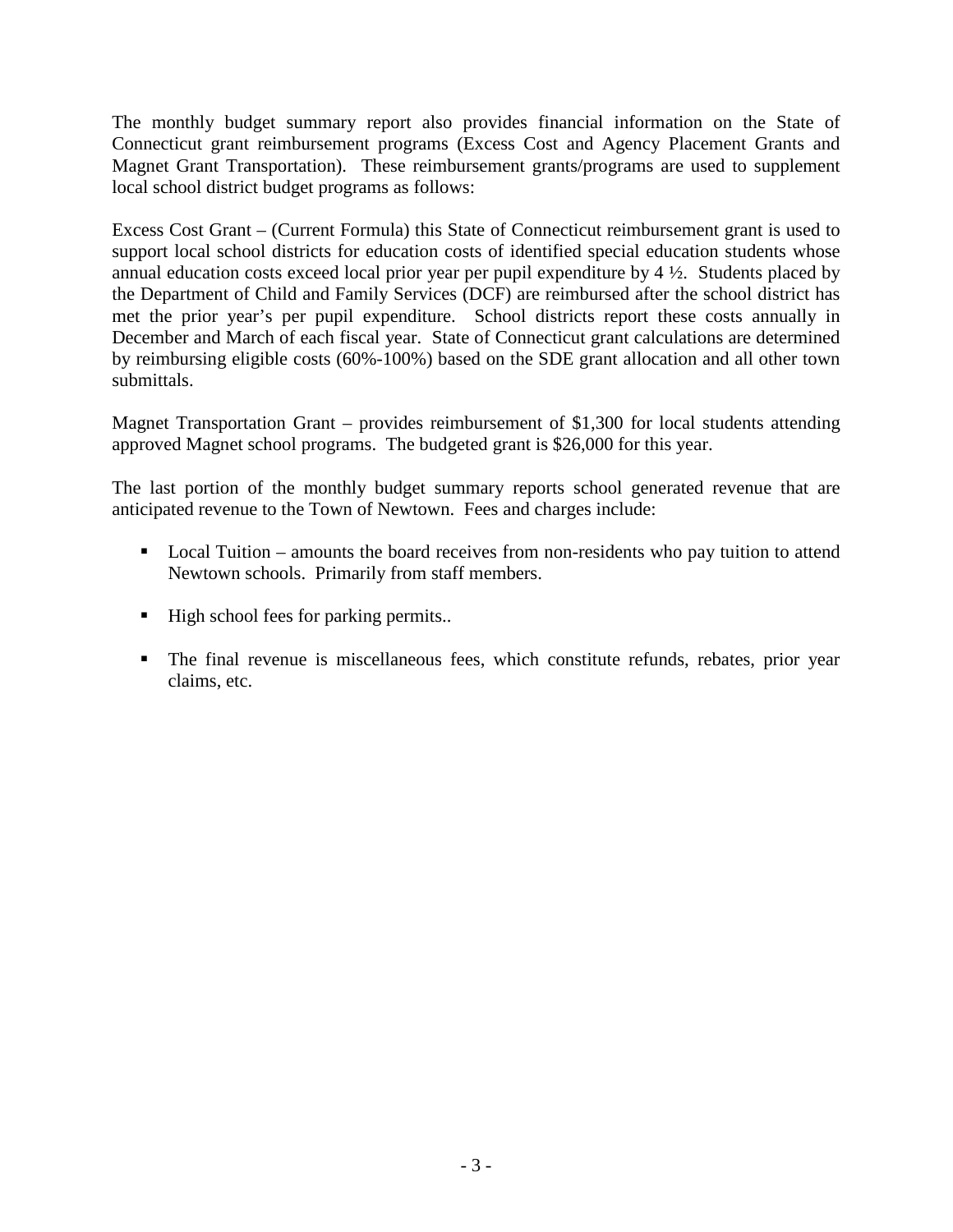| <b>OBJECT</b><br><b>CODE</b> | <b>EXPENSE CATEGORY</b>         |              | <b>EXPENDED</b><br>2019 - 2020 |        | 2020 - 2021<br><b>APPROVED</b><br><b>BUDGET</b> | <b>YTD</b><br><b>TRANSFERS</b><br>2020 - 2021 |        | <b>CURRENT</b><br><b>BUDGET</b> | <b>YTD</b><br><b>EXPENDITURE</b> |       | <b>ENCUMBER</b> |        | <b>BALANCE</b> | <b>ANTICIPATED</b><br><b>OBLIGATIONS</b> | <b>PROJECTED</b><br><b>BALANCE</b> |
|------------------------------|---------------------------------|--------------|--------------------------------|--------|-------------------------------------------------|-----------------------------------------------|--------|---------------------------------|----------------------------------|-------|-----------------|--------|----------------|------------------------------------------|------------------------------------|
|                              | <b>GENERAL FUND BUDGET</b>      |              |                                |        |                                                 |                                               |        |                                 |                                  |       |                 |        |                |                                          |                                    |
| 100                          | <b>SALARIES</b>                 | \$           | 49,586,526 \$                  |        | 51,044,554 \$                                   |                                               | $-$ \$ | 51,044,554 \$                   | 3,062,391 \$                     |       | 43,814,744 \$   |        | 4,167,419 \$   | $-$ \$                                   | 4,167,419                          |
| 200                          | <b>EMPLOYEE BENEFITS</b>        | \$           | 11,113,830 \$                  |        | 11,435,283 \$                                   | $\sim$                                        | -S     | 11,435,283 \$                   | $3,127,143$ \$                   |       | 6,447,969 \$    |        | 1,860,171 \$   | $-$ \$                                   | 1,860,171                          |
| 300                          | PROFESSIONAL SERVICES           | \$           | 661,182 \$                     |        | 751,382 \$                                      |                                               | $-$ \$ | 751,382 \$                      | 18,427 \$                        |       | 9,988 \$        |        | 722,967 \$     | $-$ \$                                   | 722,967                            |
| 400                          | PURCHASED PROPERTY SERV.        | \$           | 2,304,638 \$                   |        | 1,884,463 \$                                    | $\sim$                                        | -S     | 1,884,463 \$                    | 252,120 \$                       |       | 692,464 \$      |        | 939,880 \$     | $-$ \$                                   | 939,880                            |
| 500                          | <b>OTHER PURCHASED SERVICES</b> | \$           | 8,823,709 \$                   |        | 9,314,942 \$                                    | $\sim$                                        | -\$    | 9,314,942 \$                    | 677,648 \$                       |       | 3,816,641 \$    |        | 4,820,653 \$   | $-$ \$                                   | 4,820,653                          |
| 600                          | <b>SUPPLIES</b>                 | \$           | 3,347,617 \$                   |        | 3,498,335 \$                                    | $\sim$                                        | -S     | 3,498,335 \$                    | 383,721 \$                       |       | 531,939 \$      |        | 2,582,675 \$   | $-$ \$                                   | 2,582,675                          |
| 700                          | <b>PROPERTY</b>                 | S.           | 832,708 \$                     |        | 549,402 \$                                      |                                               | $-$ \$ | 549,402 \$                      | 18,479 \$                        |       | 607,224 \$      |        | $(76,302)$ \$  | $-$ \$                                   | (76, 302)                          |
| 800                          | <b>MISCELLANEOUS</b>            | \$           | 66,090 \$                      |        | 73,415 \$                                       |                                               | $-$ \$ | 73,415 \$                       | 44,341 \$                        |       | $1,745$ \$      |        | 27,329 \$      | $-$ \$                                   | 27,329                             |
| 910                          | <b>SPECIAL ED CONTINGENCY</b>   | $\mathbb{S}$ |                                | $-$ \$ | $100,000$ \$                                    |                                               | $-$ \$ | 100,000 \$                      |                                  | $- S$ |                 | $-$ \$ | 100,000 \$     | $-$ \$                                   | 100,000                            |
|                              | TOTAL GENERAL FUND BUDGET       | S.           | 76,736,300 \$                  |        | 78,651,776 \$                                   |                                               | $-$ S  | 78,651,776 \$                   | 7,584,271 \$                     |       | 55,922,713 \$   |        | 15,144,791 \$  | $-$ \$                                   | 15,144,791                         |
| 900                          | <b>TRANSFER NON-LAPSING</b>     | \$           | 1,368,110                      |        |                                                 |                                               |        |                                 |                                  |       |                 |        |                |                                          |                                    |
|                              | <b>GRAND TOTAL</b>              | \$.          | 78,104,410 \$                  |        | 78,651,776 \$                                   |                                               | $-$ \$ | 78,651,776 \$                   | 7,584,271                        | - \$  | 55,922,713 \$   |        | 15,144,791 \$  | $-$ \$                                   | 15,144,791                         |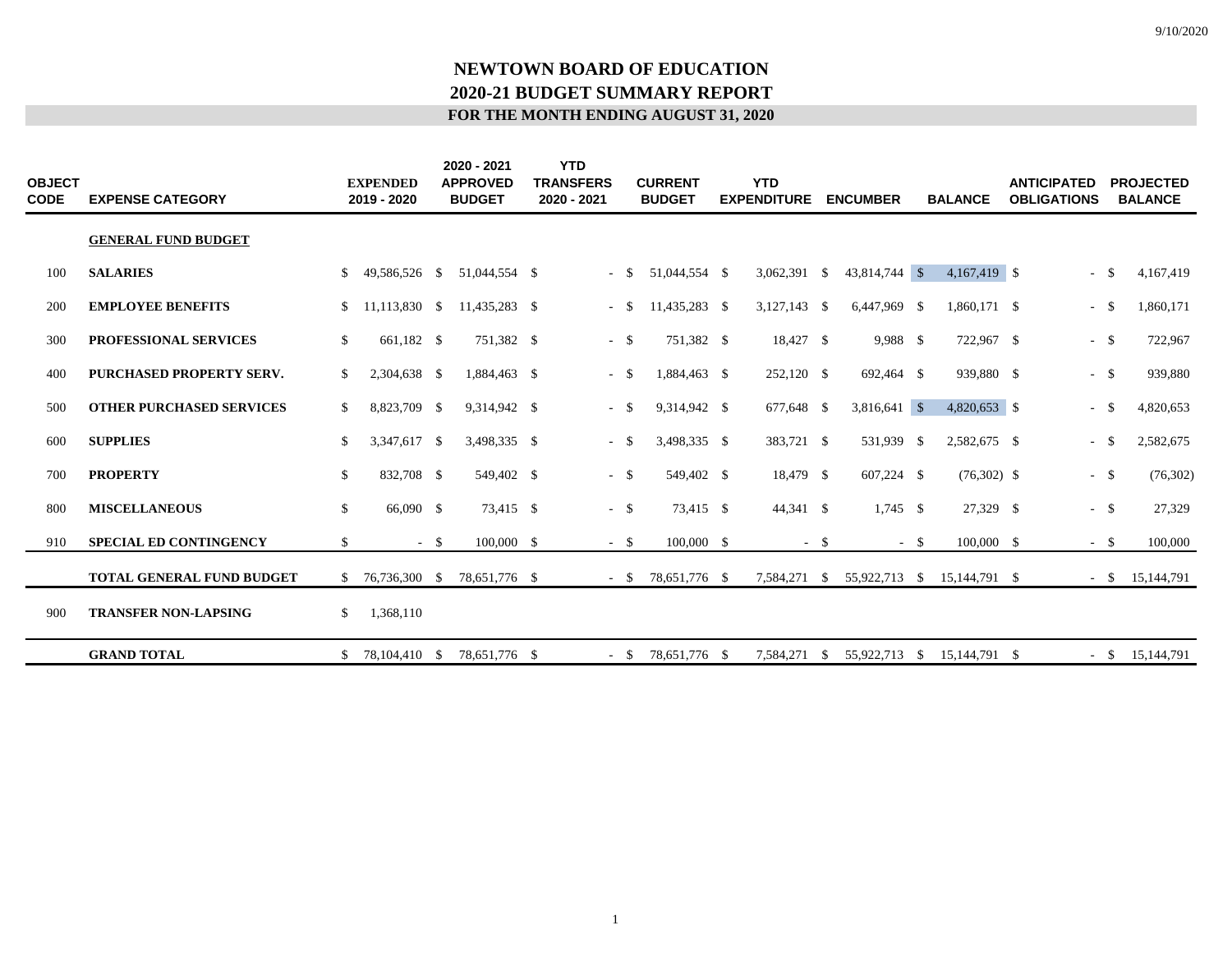# **NEWTOWN BOARD OF EDUCATION 2020-21 BUDGET SUMMARY REPORT FOR THE MONTH ENDING AUGUST 31, 2020**

| <b>OBJECT</b><br>CODE | <b>EXPENSE CATEGORY</b>                      |               | <b>EXPENDED</b><br>2019 - 2020 |                            | 2020 - 2021<br><b>APPROVED</b><br><b>BUDGET</b> | <b>YTD</b><br><b>TRANSFERS</b><br>2020 - 2021 |               | <b>CURRENT</b><br><b>BUDGET</b> | <b>YTD</b><br><b>EXPENDITURE</b> |               | <b>ENCUMBER</b>          |               | <b>BALANCE</b> | <b>ANTICIPATED</b><br><b>OBLIGATIONS</b> |               | <b>PROJECTED</b><br><b>BALANCE</b> |
|-----------------------|----------------------------------------------|---------------|--------------------------------|----------------------------|-------------------------------------------------|-----------------------------------------------|---------------|---------------------------------|----------------------------------|---------------|--------------------------|---------------|----------------|------------------------------------------|---------------|------------------------------------|
| <b>100</b>            | <b>SALARIES</b>                              |               |                                |                            |                                                 |                                               |               |                                 |                                  |               |                          |               |                |                                          |               |                                    |
|                       | Administrative Salaries                      | <sup>\$</sup> | 4.163.820 \$                   |                            | 4,160,309 \$                                    |                                               | <sup>\$</sup> | 4,160,309 \$                    | 655.821 \$                       |               | 3,251,268 \$             |               | 253,220 \$     | ÷,                                       | $\mathbb{S}$  | 253,220                            |
|                       | Teachers & Specialists Salaries              | \$            | 31,619,798 \$                  |                            | 32,219,745 \$                                   | $\overline{\phantom{a}}$                      | -S            | 32,219,745 \$                   | 1,306,117 \$                     |               | 30,041,444 \$            |               | 872,184 \$     | $\overline{\phantom{a}}$                 | -S            | 872,184                            |
|                       | <b>Early Retirement</b>                      | \$            | 32,000 \$                      |                            | $16,000 \quad$ \$                               | $\sim$                                        | $\mathbb{S}$  | $16,000$ \$                     | $\sim$                           | \$            | $\overline{\phantom{a}}$ | $\mathbb{S}$  | $16,000$ \$    | $\sim$                                   | <sup>S</sup>  | 16,000                             |
|                       | Continuing Ed./Summer School                 | \$            | 92,408 \$                      |                            | 93,096 \$                                       | $\blacksquare$                                | <sup>\$</sup> | 93,096 \$                       | 29,143 \$                        |               | 38,822 \$                |               | $25,131$ \$    | $\overline{\phantom{a}}$                 | <sup>S</sup>  | 25,131                             |
|                       | Homebound & Tutors Salaries                  | \$            | 88,213 \$                      |                            | 185,336 \$                                      | $\overline{\phantom{a}}$                      | \$            | 185,336 \$                      |                                  | \$            | 23,699 \$                |               | 161,638 \$     | $\sim$                                   | $\mathbb{S}$  | 161,638                            |
|                       | <b>Certified Substitutes</b>                 | \$            | 548,648 \$                     |                            | 698,193 \$                                      | a.                                            | \$            | 698,193 \$                      | 361S                             |               | $\sim$                   | \$            | 697,832 \$     | $\sim$                                   | <sup>\$</sup> | 697,832                            |
|                       | Coaching/Activities                          | $\mathbb{S}$  | 643,256 \$                     |                            | 656,571 \$                                      | $\overline{\phantom{a}}$                      | \$            | 656,571 \$                      | 2,988 \$                         |               | $\bar{a}$                | $\mathbb{S}$  | 653,583 \$     | $\bar{a}$                                | \$            | 653,583                            |
|                       | Staff & Program Development                  | \$            | 173,319 \$                     |                            | 143,517 \$                                      | $\sim$                                        | \$            | 143,517 \$                      | 55,333 \$                        |               | 7,362 \$                 |               | 80,821 \$      | $\sim$                                   | $\mathbb{S}$  | 80,821                             |
|                       | <b>CERTIFIED SALARIES</b>                    | $\mathbb{S}$  | 37,361,462 \$                  |                            | 38,172,767 \$                                   | $\sim$                                        | <sup>\$</sup> | 38,172,767 \$                   | 2,049,763                        | - \$          | 33,362,595 \$            |               | 2,760,409 \$   | $\sim$                                   | <sup>S</sup>  | 2,760,409                          |
|                       | Supervisors/Technology Salaries              | \$            | 917,739 \$                     |                            | 945,154 \$                                      | $\sim$                                        | $\mathbb{S}$  | 945,154 \$                      | 152,630 \$                       |               | 684,768 \$               |               | 107,756 \$     | $\mathcal{L}$                            | $\mathbb{S}$  | 107,756                            |
|                       | Clerical & Secretarial Salaries              | \$            | 2,310,741 \$                   |                            | 2,362,981 \$                                    | $\sim$                                        | <sup>\$</sup> | 2,362,981 \$                    | 242,889 \$                       |               | 1,909,376 \$             |               | 210,717 \$     | $\bar{a}$                                | <sup>\$</sup> | 210,717                            |
|                       | <b>Educational Assistants</b>                | \$            | 2,743,151 \$                   |                            | 2,875,564 \$                                    | $\sim$                                        | <sup>\$</sup> | 2,875,564 \$                    | 9,970 \$                         |               | 2,392,527 \$             |               | 473,068 \$     | $\sim$                                   | $\mathbb{S}$  | 473,068                            |
|                       | Nurses & Medical Advisors                    | $\mathbb{S}$  | 764,244 \$                     |                            | 801,532 \$                                      | $\overline{\phantom{a}}$                      | $\mathbb{S}$  | 801,532 \$                      | 35,692 \$                        |               | 829,020 \$               |               | $(63,180)$ \$  | $\sim$                                   | $\mathbb{S}$  | (63,180)                           |
|                       | Custodial & Maint, Salaries                  | \$            | 3,144,919 \$                   |                            | 3,263,032 \$                                    | $\overline{\phantom{a}}$                      | <sup>\$</sup> | 3,263,032 \$                    | 461,957 \$                       |               | 2,554,806 \$             |               | 246,269 \$     | $\overline{\phantom{a}}$                 | -S            | 246,269                            |
|                       | Non-Certied Adj & Bus Drivers Salaries       | S.            | 22,043 \$                      |                            | 81,607 \$                                       | $\overline{\phantom{a}}$                      | <sup>\$</sup> | 81,607 \$                       | $\overline{\phantom{a}}$         | \$            | 33,989 \$                |               | 47,618 \$      | $\overline{\phantom{a}}$                 | S.            | 47,618                             |
|                       | Career/Job Salaries                          | \$            | 117,954 \$                     |                            | 183,209 \$                                      | $\blacksquare$                                | <sup>\$</sup> | 183,209 \$                      | 5,557 \$                         |               | 185,175 \$               |               | $(7,523)$ \$   | $\overline{\phantom{a}}$                 | <sup>S</sup>  | (7,523)                            |
|                       | <b>Special Education Svcs Salaries</b>       | \$            | 1,224,685 \$                   |                            | 1,382,103 \$                                    | $\mathcal{L}$                                 | -S            | 1,382,103 \$                    | 37,529 \$                        |               | 1,276,486 \$             |               | 68,087 \$      | $\sim$                                   | <sup>\$</sup> | 68,087                             |
|                       | <b>Excess Cost Grant Anticipated Revenue</b> |               |                                | $\boldsymbol{\mathcal{S}}$ | (26, 247)                                       |                                               | $\mathcal{S}$ | (26, 247)                       |                                  |               |                          | $\mathcal{S}$ | $(26, 247)$ \$ | ÷.                                       | $\mathcal{S}$ | (26, 247)                          |
|                       | Attendance & Security Salaries               | \$            | 594,071 \$                     |                            | 621,957 \$                                      | $\overline{\phantom{a}}$                      | \$            | 621,957 \$                      | 26,704 \$                        |               | 581,938 \$               |               | 13,315 \$      | $\sim$                                   | $\mathbb{S}$  | 13,315                             |
|                       | Extra Work - Non-Cert.                       | \$            | 141,823 \$                     |                            | 115,447 \$                                      | $\sim$                                        | <sup>\$</sup> | 115,447 \$                      | 28,127 \$                        |               | $4,066$ \$               |               | 83,254 \$      | $\sim$                                   | <sup>S</sup>  | 83,254                             |
|                       | Custodial & Maint. Overtime                  | \$            | 214,479 \$                     |                            | 233,448 \$                                      | $\overline{\phantom{a}}$                      | \$            | 233,448 \$                      | 11,573 \$                        |               | $\sim$                   | $\mathbb{S}$  | 221,875 \$     | ÷,                                       | \$            | 221,875                            |
|                       | Civic Activities/Park & Rec.                 | $\mathbb{S}$  | 29,216 \$                      |                            | 32,000 \$                                       | $\sim$                                        | $\mathbb{S}$  | 32,000 \$                       | $\sim$                           | \$            | $\sim$                   | \$            | 32,000 \$      | $\sim$                                   | <sup>\$</sup> | 32,000                             |
|                       | <b>NON-CERTIFIED SALARIES</b>                | \$            | 12,225,064                     | -\$                        | 12,871,787 \$                                   | $\sim$                                        | S.            | 12,871,787 \$                   | 1,012,628                        | $\mathcal{S}$ | 10,452,149 \$            |               | 1,407,010 \$   | $\sim$                                   | -S            | 1,407,010                          |
|                       | <b>SUBTOTAL SALARIES</b>                     | \$            | 49,586,526 \$                  |                            | 51,044,554 \$                                   |                                               | \$            | 51,044,554 \$                   | $3,062,391$ \$                   |               | 43,814,744 \$            |               | 4,167,419 \$   | $\blacksquare$                           | \$            | 4,167,419                          |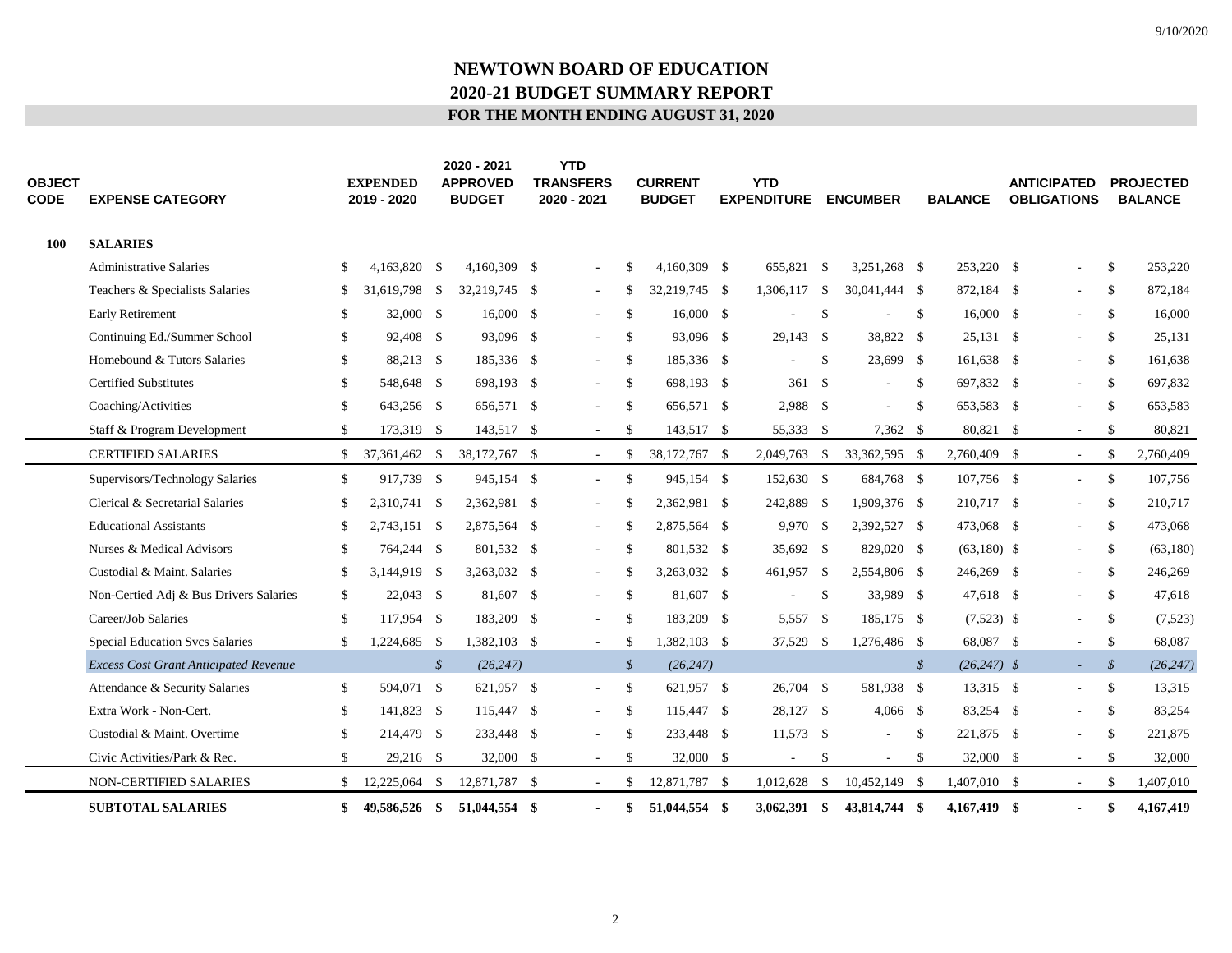# **NEWTOWN BOARD OF EDUCATION 2020-21 BUDGET SUMMARY REPORT FOR THE MONTH ENDING AUGUST 31, 2020**

| <b>OBJECT</b><br><b>CODE</b> | <b>EXPENSE CATEGORY</b>                                                                        |                              | <b>EXPENDED</b><br>2019 - 2020 | 2020 - 2021<br><b>APPROVED</b><br><b>BUDGET</b> | <b>YTD</b><br><b>TRANSFERS</b><br>2020 - 2021 |                     | <b>CURRENT</b><br><b>BUDGET</b> |              | <b>YTD</b><br><b>EXPENDITURE</b> |               | <b>ENCUMBER</b>       |              | <b>BALANCE</b>           |    | <b>ANTICIPATED</b><br><b>OBLIGATIONS</b> |                                | <b>PROJECTED</b><br><b>BALANCE</b> |
|------------------------------|------------------------------------------------------------------------------------------------|------------------------------|--------------------------------|-------------------------------------------------|-----------------------------------------------|---------------------|---------------------------------|--------------|----------------------------------|---------------|-----------------------|--------------|--------------------------|----|------------------------------------------|--------------------------------|------------------------------------|
| 200                          | <b>EMPLOYEE BENEFITS</b>                                                                       |                              |                                |                                                 |                                               |                     |                                 |              |                                  |               |                       |              |                          |    |                                          |                                |                                    |
|                              | Medical & Dental Expenses                                                                      | \$                           | 8,051,502 \$                   | 8,289,180 \$                                    | $\overline{\phantom{a}}$                      | <sup>\$</sup>       | 8,289,180 \$                    |              | 2,142,292 \$                     |               | $6,110,328$ \$        |              | 36,561 \$                |    | $\overline{\phantom{a}}$                 | $\mathbb{S}$                   | 36,561                             |
|                              | Life Insurance                                                                                 | \$                           | 86,352 \$                      | 86,760 \$                                       | $\sim$                                        | \$                  | 86,760 \$                       |              | 14,063 \$                        |               | ÷.                    | $\mathbb{S}$ | 72,697 \$                |    | $\sim$                                   | $\mathbb{S}$                   | 72,697                             |
|                              | FICA & Medicare                                                                                | \$.                          | 1,523,329 \$                   | 1,602,597 \$                                    | $\overline{\phantom{a}}$                      | \$                  | 1,602,597 \$                    |              | 119,492 \$                       |               | $\sim$                | $\mathbb{S}$ | 1,483,105 \$             |    | $\sim$                                   | $\mathbb{S}$                   | 1,483,105                          |
|                              | Pensions                                                                                       | \$                           | 863.104 \$                     | 913,394 \$                                      | $\overline{\phantom{a}}$                      | <sup>\$</sup>       | 913.394 \$                      |              | 722,574 \$                       |               | 19,500 \$             |              | 171,320 \$               |    | $\sim$                                   | $\mathcal{S}$                  | 171,320                            |
|                              | Unemployment & Employee Assist.                                                                | $\mathbb{S}$                 | 110,435 \$                     | 82,000 \$                                       | $\sim$                                        | <sup>\$</sup>       | 82,000 \$                       |              | 600 \$                           |               |                       | \$           | 81,400 \$                |    | $\equiv$                                 | <sup>\$</sup>                  | 81,400                             |
|                              | Workers Compensation                                                                           | \$                           | 479,108 \$                     | 461,352 \$                                      | $\sim$                                        | <sup>\$</sup>       | 461,352 \$                      |              | 128,122 \$                       |               | 318,141 \$            |              | 15,089 \$                |    | $\sim$                                   | $\mathbb{S}$                   | 15,089                             |
|                              | <b>SUBTOTAL EMPLOYEE BENEFITS</b>                                                              | S.                           | 11,113,830 \$                  | 11,435,283 \$                                   | $\overline{\phantom{a}}$                      | \$                  | 11,435,283 \$                   |              | 3,127,143 \$                     |               | 6,447,969 \$          |              | 1,860,171 \$             |    | $\blacksquare$                           | \$                             | 1,860,171                          |
| 300                          | <b>PROFESSIONAL SERVICES</b><br><b>Professional Services</b><br>Professional Educational Serv. | $\mathbb{S}$<br>$\mathbb{S}$ | 500.341 \$<br>160,841 \$       | 559,102 \$<br>192,280 \$                        | $\sim$<br>$\overline{\phantom{a}}$            | <sup>\$</sup><br>\$ | 559,102 \$<br>192,280 \$        |              | 7.895 \$<br>$10,532$ \$          |               | 8.690 S<br>$1,298$ \$ |              | 542,517 \$<br>180,450 \$ |    | $\sim$<br>$\sim$                         | $\mathcal{S}$<br><sup>\$</sup> | 542,517<br>180,450                 |
|                              | SUBTOTAL PROFESSIONAL SERV.                                                                    | \$                           | 661,182 \$                     | 751,382 \$                                      | $\blacksquare$                                | \$                  | 751,382 \$                      |              | 18,427 \$                        |               | 9,988 \$              |              | 722,967 \$               |    | $\overline{\phantom{0}}$                 | \$                             | 722,967                            |
| 400                          | <b>PURCHASED PROPERTY SERV.</b>                                                                |                              |                                |                                                 |                                               |                     |                                 |              |                                  |               |                       |              |                          |    |                                          |                                |                                    |
|                              | Buildings & Grounds Services                                                                   | \$                           | 716,095 \$                     | 664,859 \$                                      | $\sim$                                        | \$                  | 664,859 \$                      |              | 152,293 \$                       |               | 435,391 \$            |              | 77,175 \$                |    | $\equiv$                                 | $\mathbb{S}$                   | 77,175                             |
|                              | Utility Services - Water & Sewer                                                               | \$                           | 134,403 \$                     | 146,945 \$                                      | $\sim$                                        | $\mathbb{S}$        | 146,945 \$                      |              | $\overline{\phantom{a}}$         | <sup>\$</sup> | $\sim$                | $\mathbb{S}$ | 146,945 \$               |    | $\sim$                                   | $\mathbb{S}$                   | 146,945                            |
|                              | Building, Site & Emergency Repairs                                                             | \$                           | 503,227 \$                     | 460,850 \$                                      | $\mathbf{r}$                                  | \$                  | 460,850 \$                      |              | 25,868 \$                        |               | 55,892 \$             |              | 379,090 \$               |    | $\sim$                                   | $\mathbb{S}$                   | 379,090                            |
|                              | <b>Equipment Repairs</b>                                                                       | \$                           | 283,175 \$                     | 351,506 \$                                      | $\overline{\phantom{a}}$                      | \$                  | 351,506 \$                      |              | 29,472 \$                        |               | 55,481 \$             |              | 266,552 \$               |    | $\sim$                                   | $\mathbb{S}$                   | 266,552                            |
|                              | Rentals - Building & Equipment                                                                 | \$                           | 268,547 \$                     | 260,303 \$                                      | ÷.                                            | \$                  | 260,303 \$                      |              | 44,487 \$                        |               | 145,699 \$            |              | 70,117 \$                |    | $\overline{\phantom{a}}$                 | \$                             | 70,117                             |
|                              | Building & Site Improvements                                                                   | \$                           | 399,191 \$                     | $\sim$                                          | \$<br>$\overline{\phantom{a}}$                | \$                  |                                 | $\mathbb{S}$ | ÷.                               | \$            |                       | $\mathbb{S}$ |                          | -S | $\sim$                                   | $\mathbb{S}$                   | $\sim$                             |
|                              | <b>SUBTOTAL PUR. PROPERTY SERV.</b>                                                            | \$                           | 2,304,638 \$                   | 1,884,463 \$                                    |                                               | \$                  | 1,884,463 \$                    |              | $252,120$ \$                     |               | 692,464 \$            |              | 939,880 \$               |    | $\blacksquare$                           | \$                             | 939,880                            |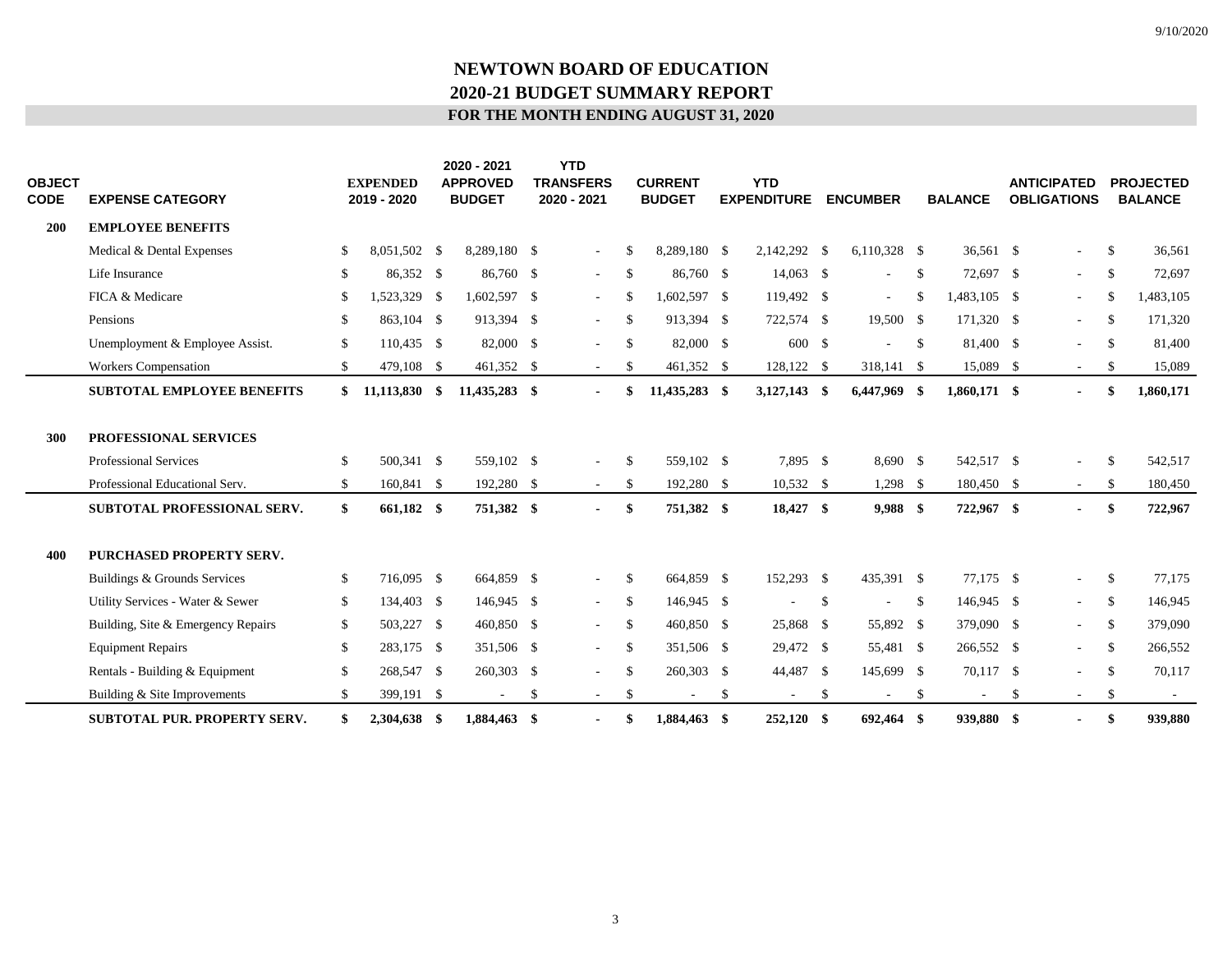# **NEWTOWN BOARD OF EDUCATION 2020-21 BUDGET SUMMARY REPORT FOR THE MONTH ENDING AUGUST 31, 2020**

| OBJECT<br><b>CODE</b> | <b>EXPENSE CATEGORY</b>                      |    | <b>EXPENDED</b><br>2019 - 2020 |               | 2020 - 2021<br><b>APPROVED</b><br><b>BUDGET</b> | <b>YTD</b><br><b>TRANSFERS</b><br>2020 - 2021 |               | <b>CURRENT</b><br><b>BUDGET</b> | <b>YTD</b><br><b>EXPENDITURE</b> |              | <b>ENCUMBER</b>          |               | <b>BALANCE</b>   | <b>ANTICIPATED</b><br><b>OBLIGATIONS</b> |                   | <b>PROJECTED</b><br><b>BALANCE</b> |
|-----------------------|----------------------------------------------|----|--------------------------------|---------------|-------------------------------------------------|-----------------------------------------------|---------------|---------------------------------|----------------------------------|--------------|--------------------------|---------------|------------------|------------------------------------------|-------------------|------------------------------------|
| 500                   | <b>OTHER PURCHASED SERVICES</b>              |    |                                |               |                                                 |                                               |               |                                 |                                  |              |                          |               |                  |                                          |                   |                                    |
|                       | <b>Contracted Services</b>                   | \$ | 750,419 \$                     |               | 669,215 \$                                      | $\overline{\phantom{a}}$                      | \$            | 669,215 \$                      | 234,095 \$                       |              | 181,048 \$               |               | 254,072 \$       | $\overline{\phantom{a}}$                 | \$                | 254,072                            |
|                       | <b>Transportation Services</b>               | \$ | 3,827,061 \$                   |               | 4,859,615 \$                                    | $\sim$                                        | \$            | 4,859,615 \$                    |                                  | \$           | ÷.                       | \$            | 4,859,615 \$     | $\sim$                                   | $\mathbb{S}$      | 4,859,615                          |
|                       | <b>Excess Cost Grant Anticipated Revenue</b> |    |                                | \$            | (402, 480)                                      |                                               | $\mathcal{S}$ | (402, 480)                      |                                  |              |                          | $\mathcal{S}$ | $(402, 480)$ \$  | $\overline{\phantom{a}}$                 | $\mathcal{S}_{0}$ | (402, 480)                         |
|                       | Insurance - Property & Liability             | \$ | 378,323 \$                     |               | 378,032 \$                                      | $\blacksquare$                                | <sup>\$</sup> | 378,032 \$                      | 140,079 \$                       |              | 240,020 \$               |               | $(2,066)$ \$     | $\overline{\phantom{a}}$                 | $\mathbb{S}$      | (2,066)                            |
|                       | Communications                               | S. | 142,944 \$                     |               | 146,872 \$                                      | $\overline{\phantom{a}}$                      | $\mathbb{S}$  | 146,872 \$                      | 23,974 \$                        |              | 87,690 \$                |               | 35,208 \$        | $\overline{\phantom{a}}$                 | -S                | 35,208                             |
|                       | <b>Printing Services</b>                     | \$ | 24,637 \$                      |               | 31,040 \$                                       | $\blacksquare$                                | \$            | 31,040 \$                       | $2,691$ \$                       |              |                          | <sup>\$</sup> | 28,349 \$        | $\overline{\phantom{a}}$                 | <sup>\$</sup>     | 28,349                             |
|                       | Tuition - Out of District                    | \$ | 3,527,920 \$                   |               | 4,781,313 \$                                    | $\sim$                                        | \$            | 4,781,313 \$                    | 272,869                          | - \$         | 3,179,905                | -S            | 1,328,539 \$     | $\sim$                                   | \$                | 1,328,539                          |
|                       | <b>Excess Cost Grant Anticipated Revenue</b> |    |                                | $\mathcal{S}$ | (1,381,462)                                     |                                               | \$            | (1,381,462)                     |                                  |              |                          | $\mathcal{S}$ | $(1,381,462)$ \$ | $\sim$                                   |                   | (1, 381, 462)                      |
|                       | Student Travel & Staff Mileage               | \$ | 172,406 \$                     |               | 232,797 \$                                      | $\sim$                                        | \$            | 232,797 \$                      | $3,941$ \$                       |              | 127,978 \$               |               | 100,878 \$       | $\sim$                                   | \$                | 100,878                            |
|                       | <b>SUBTOTAL OTHER PURCHASED SERV. \$</b>     |    | 8,823,709                      | - \$          | 9,314,942 \$                                    |                                               | \$            | 9,314,942 \$                    | 677,648                          | - \$         | 3,816,641                | $\mathbb{S}$  | 4,820,653 \$     |                                          | \$.               | 4,820,653                          |
| 600                   | <b>SUPPLIES</b>                              |    |                                |               |                                                 |                                               |               |                                 |                                  |              |                          |               |                  |                                          |                   |                                    |
|                       | Instructional & Library Supplies             | \$ | 805,612 \$                     |               | 801,275 \$                                      | $\overline{\phantom{a}}$                      | \$            | 801.275 \$                      | 73,093 \$                        |              | 187,398 \$               |               | 540,784 \$       | $\overline{\phantom{a}}$                 | <sup>\$</sup>     | 540,784                            |
|                       | Software, Medical & Office Supplies          | \$ | 212,569 \$                     |               | 221,701 \$                                      | $\overline{\phantom{a}}$                      | \$            | 221,701 \$                      | 48,150 \$                        |              | 50,457 \$                |               | 123,095 \$       | $\overline{\phantom{a}}$                 | -S                | 123,095                            |
|                       | <b>Plant Supplies</b>                        | \$ | 423,659 \$                     |               | 356,400 \$                                      | $\blacksquare$                                | <sup>\$</sup> | 356,400 \$                      | 240,651 \$                       |              | 221,822 \$               |               | $(106,073)$ \$   | $\overline{\phantom{a}}$                 | <sup>\$</sup>     | (106, 073)                         |
|                       | Electric                                     | \$ | 1,164,615 \$                   |               | 1,228,072 \$                                    | $\sim$                                        | \$            | 1,228,072 \$                    | $2,675$ \$                       |              | $\sim$                   | \$            | 1,225,397 \$     | $\sim$                                   | \$                | 1,225,397                          |
|                       | Propane & Natural Gas                        | \$ | 347,253 \$                     |               | 431,350 \$                                      | $\blacksquare$                                | \$            | 431,350 \$                      | $\sim$                           | \$           | $\sim$                   | \$            | 431,350 \$       | $\sim$                                   | <sup>\$</sup>     | 431,350                            |
|                       | Fuel Oil                                     | \$ | 76,257 \$                      |               | 63,000 \$                                       | $\blacksquare$                                | \$            | 63,000 \$                       | $\sim$                           | $\mathbb{S}$ | $\sim$                   | \$            | 63,000 \$        | $\overline{\phantom{a}}$                 | $\mathbb{S}$      | 63,000                             |
|                       | Fuel for Vehicles & Equip.                   | \$ | 122,159 \$                     |               | 205,031 \$                                      | $\blacksquare$                                | \$            | 205,031 \$                      |                                  | \$           | $\overline{\phantom{a}}$ | $\mathbb{S}$  | 205,031 \$       | $\overline{\phantom{a}}$                 | <sup>\$</sup>     | 205,031                            |
|                       | Textbooks                                    | S. | 195,495 \$                     |               | 191,506 \$                                      | $\sim$                                        | S             | 191,506 \$                      | 19,152 \$                        |              | 72,263                   | - \$          | 100,091 \$       | $\sim$                                   | <sup>\$</sup>     | 100,091                            |
|                       | <b>SUBTOTAL SUPPLIES</b>                     | \$ | 3,347,617 \$                   |               | 3,498,335 \$                                    |                                               | \$            | 3,498,335 \$                    | 383,721 \$                       |              | 531,939                  | <sup>\$</sup> | 2,582,675 \$     | $\sim$                                   | \$                | 2,582,675                          |